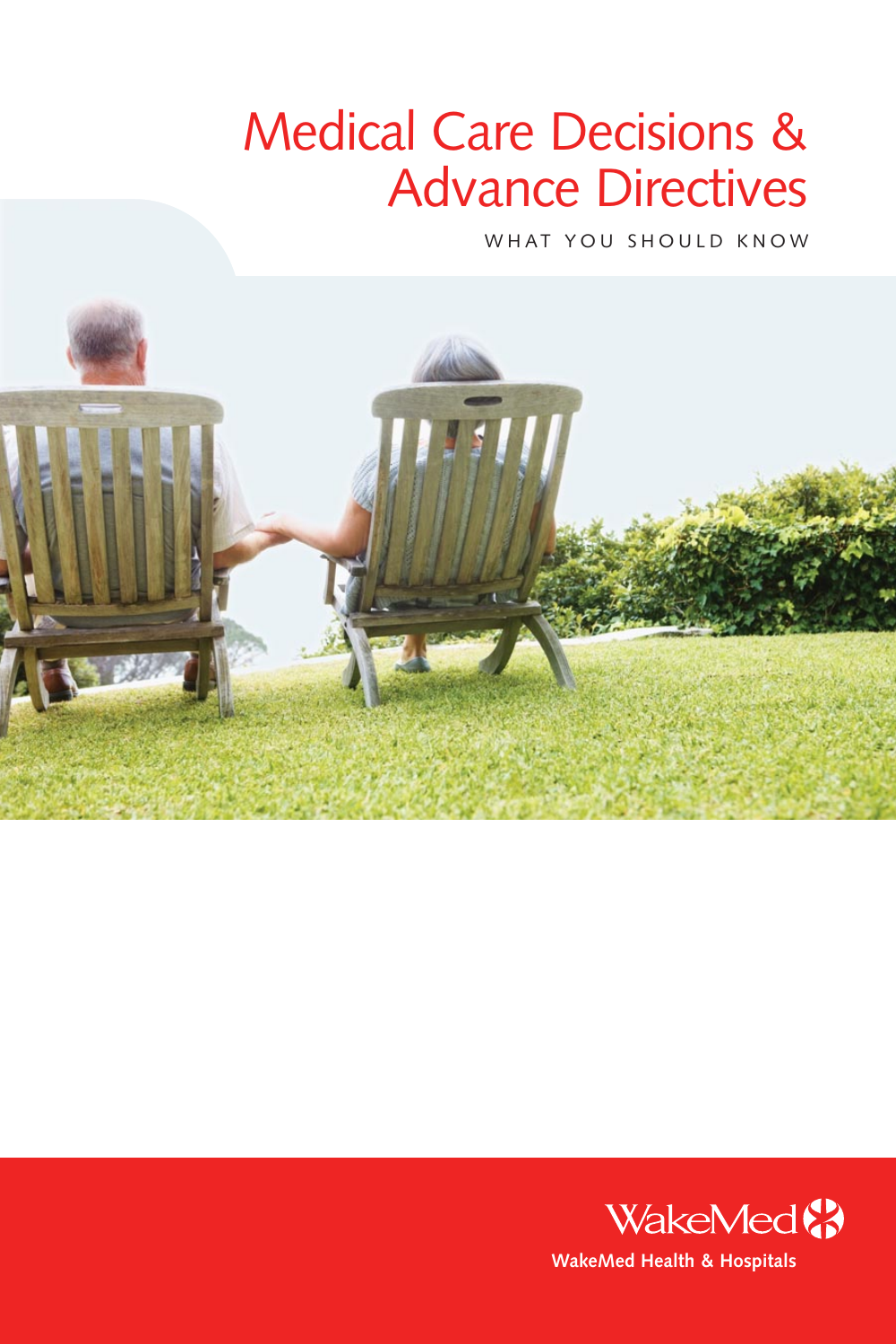## **What is an advance directive?**

An advance directive is a set of directions you give about the health/mental health care you would want if you ever lose the ability to make decisions for yourself. North Carolina has three ways for you to make a formal advance directive.

- Living will
- Health care power of attorney
- Advance instruction for mental health treatment

# **What is a living will?**

In North Carolina, a living will is a document that tells others that you want to die a natural death if you have an incurable or irreversible condition that will result in your death within a relatively short period of time, become unconscious and to a high degree of medical uncertainty, will never regain consciousness or suffer advanced dementia or other substantial loss of cognitive ability that is irreversible. With a living will, you can direct your doctor not to use life-prolonging measures such as mechanical ventilation, dialysis, antibiotics, artificial nutrition and hydration, and similar forms of treatment. Life-prolonging measures do not include comfort measures or palliative care. This document can also give guidance to your family or health care agent if you have a health care power of attorney.

# **What is a health care power of attorney?**

In North Carolina, you can appoint any adult you trust to make medical/ mental health care decisions for you if you become unable to decide yourself. This person is called your "health care agent." In this legal document you name who you want your health care agent to be and describe the care you want. It is important that you discuss with your health care agent what medical treatment/mental health treatments you would want and what you would not want if you become unable to make or express your wishes yourself. Your health care agent then knows what choices you would make.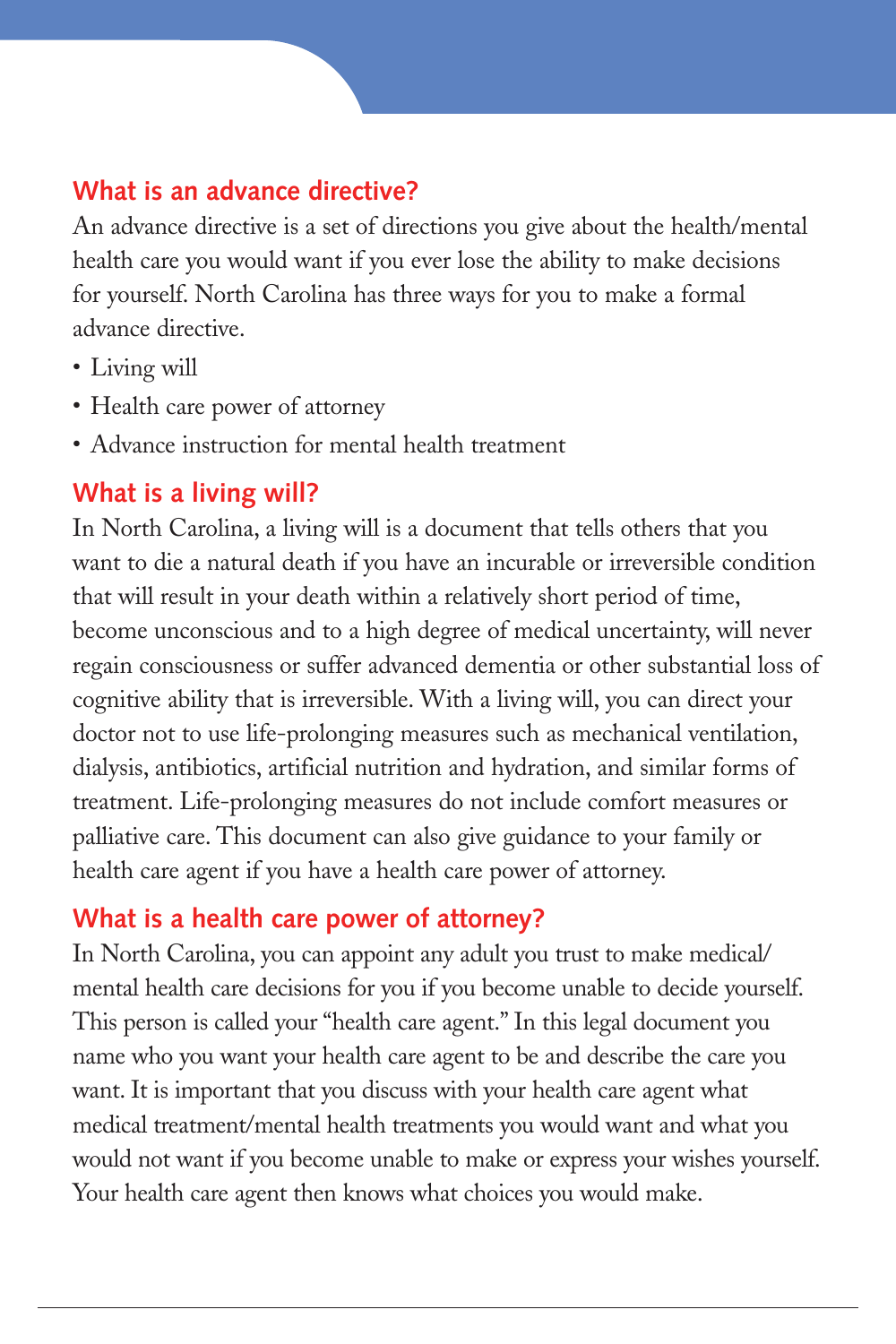#### **What is an advance instruction for mental health treatment?**

In North Carolina, an advance instruction for mental health treatment is a legal document that tells doctors and health care providers what mental health treatments you would want and what treatment you would not want if you later become unable to decide for yourself. The designation of a person to make your mental health care decisions, should you be unable to make them yourself, may be established as part of a valid heath care power of attorney.

#### **Who decides about my medical care or treatment?**

If you are 18 or older and have the capacity to make and communicate health care decisions, you have the right to make decisions about your medical/mental health treatments. You are the only person who can communicate decisions for these documents. These documents cannot be completed for you by any other person. You should talk to your doctor or other health care provider about any treatments or procedures so that you understand what will be done and why. You have the right to say yes or no to treatments recommended by your doctor or mental health provider. If you want to control decisions about your health/mental health care even if you become unable to make or to express them yourself, you will need an advance directive.

#### **Do I have to have an advance directive, and what happens if I don't?**

Making a living will, a health care power of attorney, or an advance instruction for mental health treatment is your choice. If you become unable to make your own decisions and you have no living will, advance instruction for mental health treatment, or a person (health care agent) named to make medical/mental health decisions for you, your health care provider is required to follow the law which provides a listing of the next of kin in order of priority for who the decision maker is.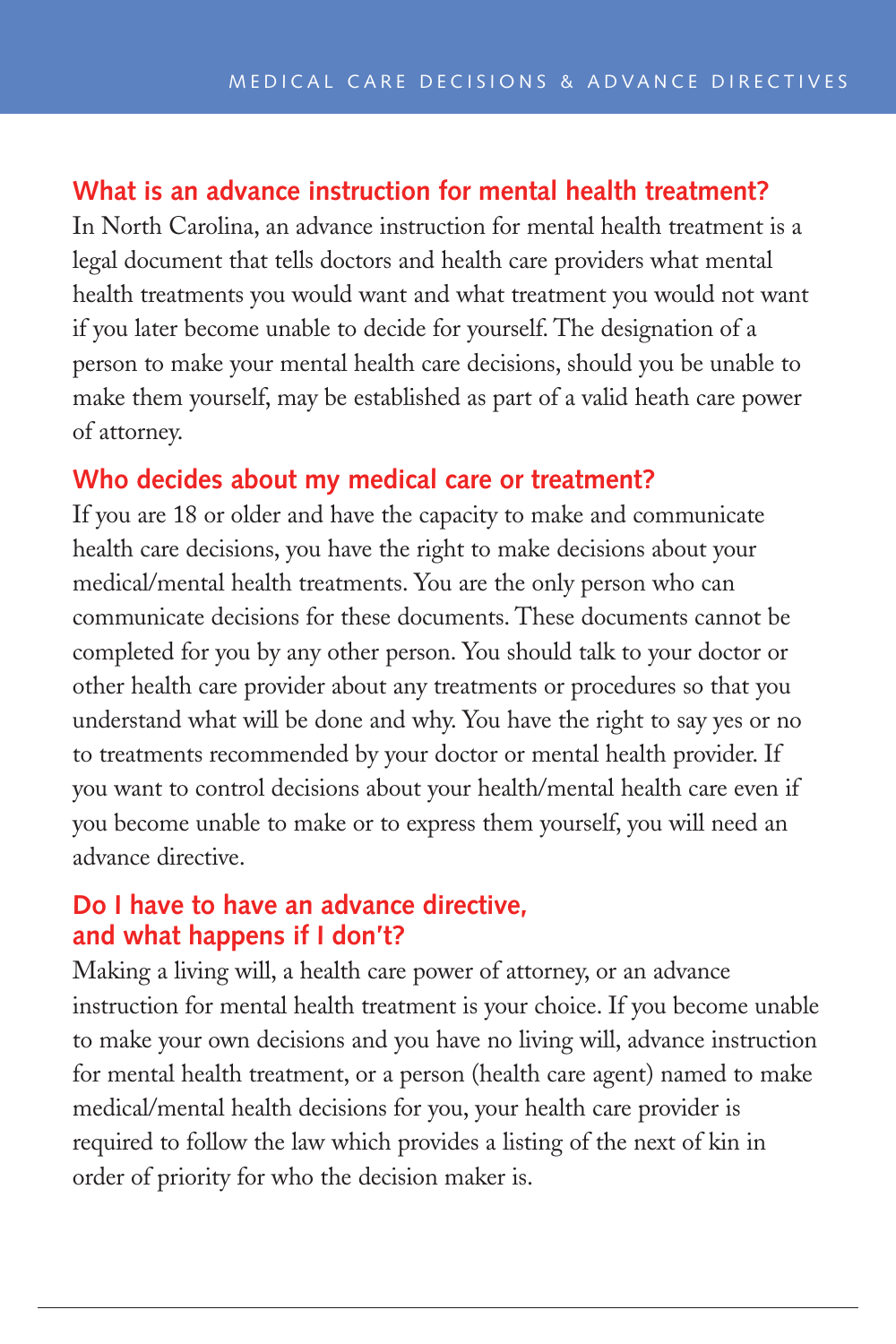

#### **How do I make an advance directive?**

You must follow several guidelines when you complete an advance directive. These guidelines are to protect you and ensure that your wishes are clear to the doctor or other providers who may be asked to carry them out. A living will, a health care power of attorney and an advance instruction for mental health treatment must be written and signed by you while you are still able to understand your condition and treatment choices and to make those choices known. Two qualified people must witness all three types of advance directives and each must be notarized.

## **Are there forms I can use to make an advance directive?**

Yes. There is a living will form, a health care provider power of attorney form and an advance instruction for mental health treatment statutory form that you can use. These forms meet all of the requirements for an advance directive in North Carolina. If you would like copies of these forms, contact our Spiritual Care or Case Management department.

### **When does an advance directive go into effect?**

A living will goes into effect when you are unable to make decisions, going to die soon and cannot be cured, or when you are unconscious and, to a high degree of medical certainty, will never regain consciousness, or you have advanced dementia or other substantial loss of cognitive ability that, to a high degree of medical certainty, is irreversible.

The powers granted by your health care power of attorney go into effect when your doctor states in writing that you are unable to make or to make known your health care choices.

The doctor will follow the instructions you have included in your advance instructions for mental health after he or she determines that you are incapable to make and make known your choices about mental health treatment.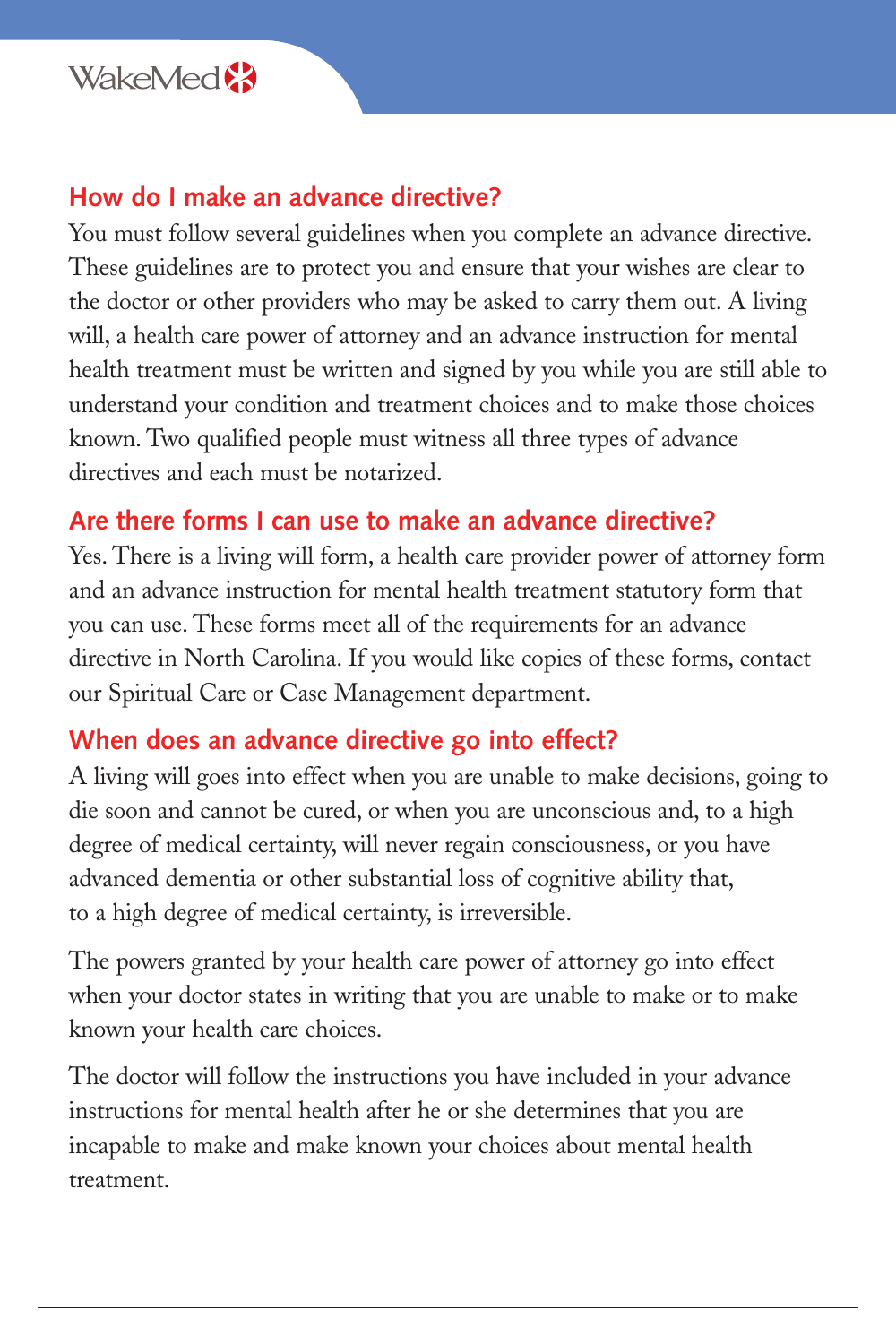## **What happens if I change my mind?**

You can cancel your living will at any time, regardless of your physical or mental condition, in writing or in any manner which clearly communicates your intent to revoke.

You can cancel your health care power of attorney at any time by executing a new one, reinstating an old one, revoking or changing a new one in writing, or expressing your desire to change your health care power of attorney to your health care agent and doctor.

You can change or cancel your advance instruction for mental health treatment as long as you are not incapable to make and communicate your decision to your doctor.

# **With whom should I talk about an advance directive?**

You should talk to those closest to you about an advance directive and express your feelings about the health care you would like to receive. Your doctor or health care provider can answer medical questions. A lawyer can answer questions about the law. Some people also discuss the decision with clergy or other trusted advisors. WakeMed Spiritual Care and Case Management staff are available to provide additional education and assistance as needed.

## **Where should I keep my advance directive?**

Keep a copy in a safe place where your family members can access it. You may also want to give copies to your family/significant others, your doctor, other health care providers and your health care agent.

You may also file your advance directive with the North Carolina statewide online central registry called Advance Health Care Directive Registry. To do so, go to www.secretary.state.nc.us/ahcdr and click on "Directives on File." At the time you register your advance directive online, you will be given a file number and password. Please keep that file number and password handy as your care provider may ask you for it in order to obtain a copy of your advance directive for your medical record. There is a \$10 fee for each advance directive that is registered.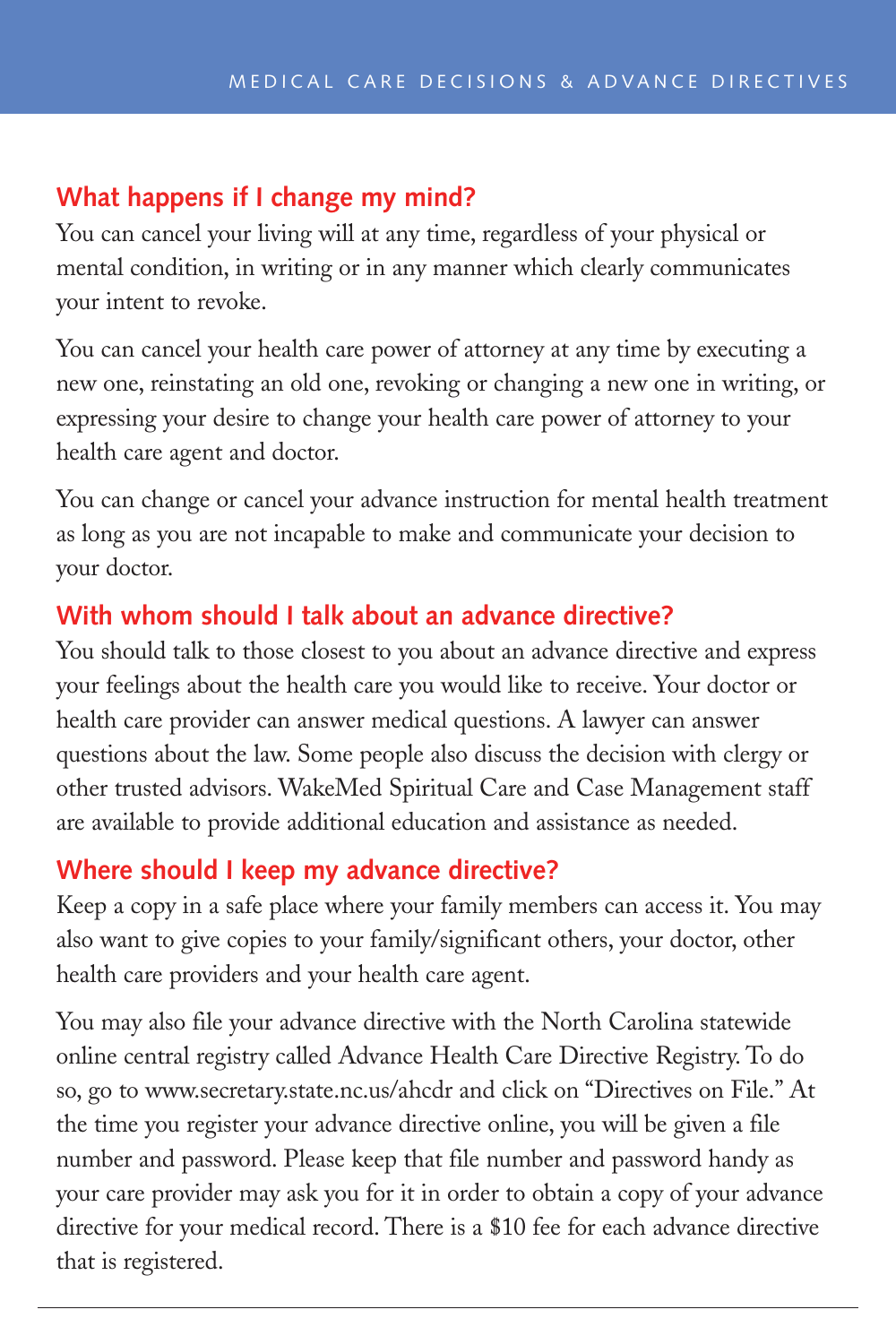

Bring your advance directive with you every time you come to the hospital or Emergency Department.

#### **Are there other forms that will help ensure my health care decisions are known and followed?**

Yes. Other forms you may want to be aware of include an Organ Donor card, Portable Do Not Resuscitate (DNR) orders and a Medical Order for Scope of Treatment (MOST) form.

#### **Portable Do Not Resuscitate (DNR) orders**

A Portable DNR order is a medical order that can be followed by emergency medical responders and other health care providers. It tells them not to attempt cardiopulmonary resuscitation if your heart and breathing stops (cardiopulmonary arrest). It is portable; therefore it can be followed in different settings such as your home, a nursing home or a hospital. Because a Portable DNR is a medical order, it must be signed by your physician, physician assistant or nurse practitioner before it can go into effect. It can be cancelled by destroying the document or writing "void" across the form. For more information, speak with your physician.

#### **Organ Donor Card**

You may indicate your desire to become a donor by checking "Yes" on your driver's license, carrying a valid donor card, including your wishes in your health care power of attorney and telling your family. You may also document your wishes on the state's Advance Health Care Registry at www.secretary.state.nc.us/ahedr. For more information visit the Carolina Donor Services website: www.carolinadonorservices.org.